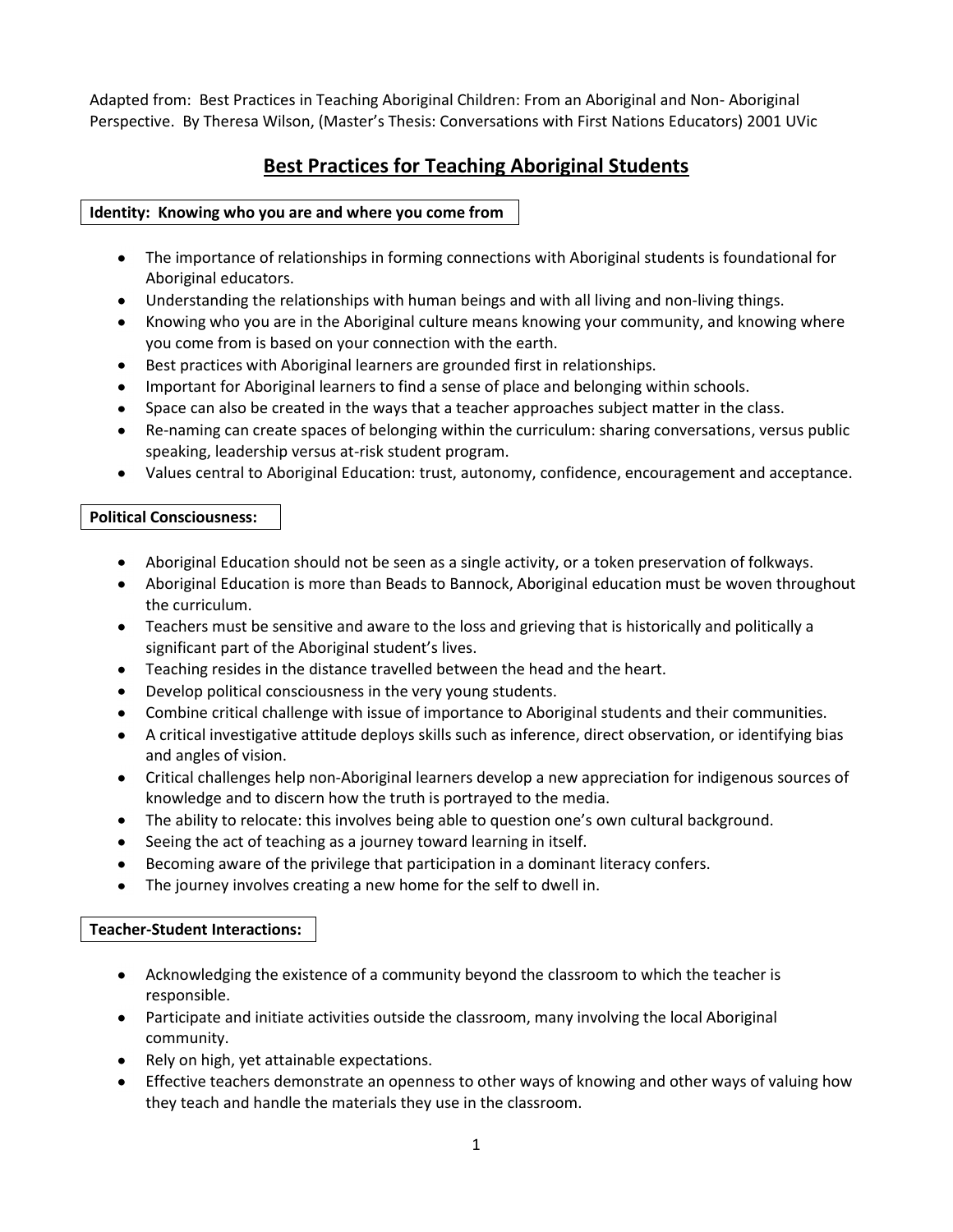- Broaden teacher-student relations outside the classroom to embrace the community.  $\bullet$
- Effective teachers were involved in student's lives.
- Emphasized the importance of forming relationships, making connections and generally being there.
- Involved students in thinking and valuing what they learned.

# **Observing the Importance of Relationships:**

- Acknowledging the relationships that exist in young people's lives (family, friends and community).
- Acknowledge the need of students to find a place of belonging within school and community.  $\bullet$
- Recognizing the student's desires to connect with the curriculum, or how it is being taught.
- Providing students with opportunities to participate in culture.
- Honoring the many Aboriginal ways of knowing and learning.
- $\bullet$ Being there for students: acknowledge them as individuals.
- Having faith and confidence in them as learners.  $\bullet$
- $\bullet$ Building on their strengths.
- Participating in extracurricular activities.
- Being a teacher who is easy to get along with.
- Creating a relationship with the local Aboriginal communities.



# **Best Practises of Non-Aboriginal Teachers**

- Develop relationships with students but do not try to co-opt or represent their perspectives.
- Challenge students to think critically, model this kind of thinking in lectures and class discussions.

## **Attributes of Successful Instruction:**

- Setting high expectations: Kleinfield states that high expectations means a teacher's genuine presumption of acting as if students are fully capable of being autonomous learners.
- Showing students how to learn.
- Maintaining self awareness: The instructor does not represent himself as seeing through Aboriginal eyes. Instead, identifies and critiques his position within a dominant culture. The teacher makes a distinction between the critical tools to be acquired and the perspective or purpose though which these tools can be filtered.
- Encouraging students: when evaluating assignments, the teacher provides concrete, positive and immediate feedback.
- Supporting autonomy: the teacher's purpose was focused on the independence of the learners. The student's develop pride and confidence in themselves.
- Develop a warm supportive environment where learning can take place.
- Willing to negotiate.
- Cultivate supportive relationships with students by attempting to see reality from an Aboriginal perspective.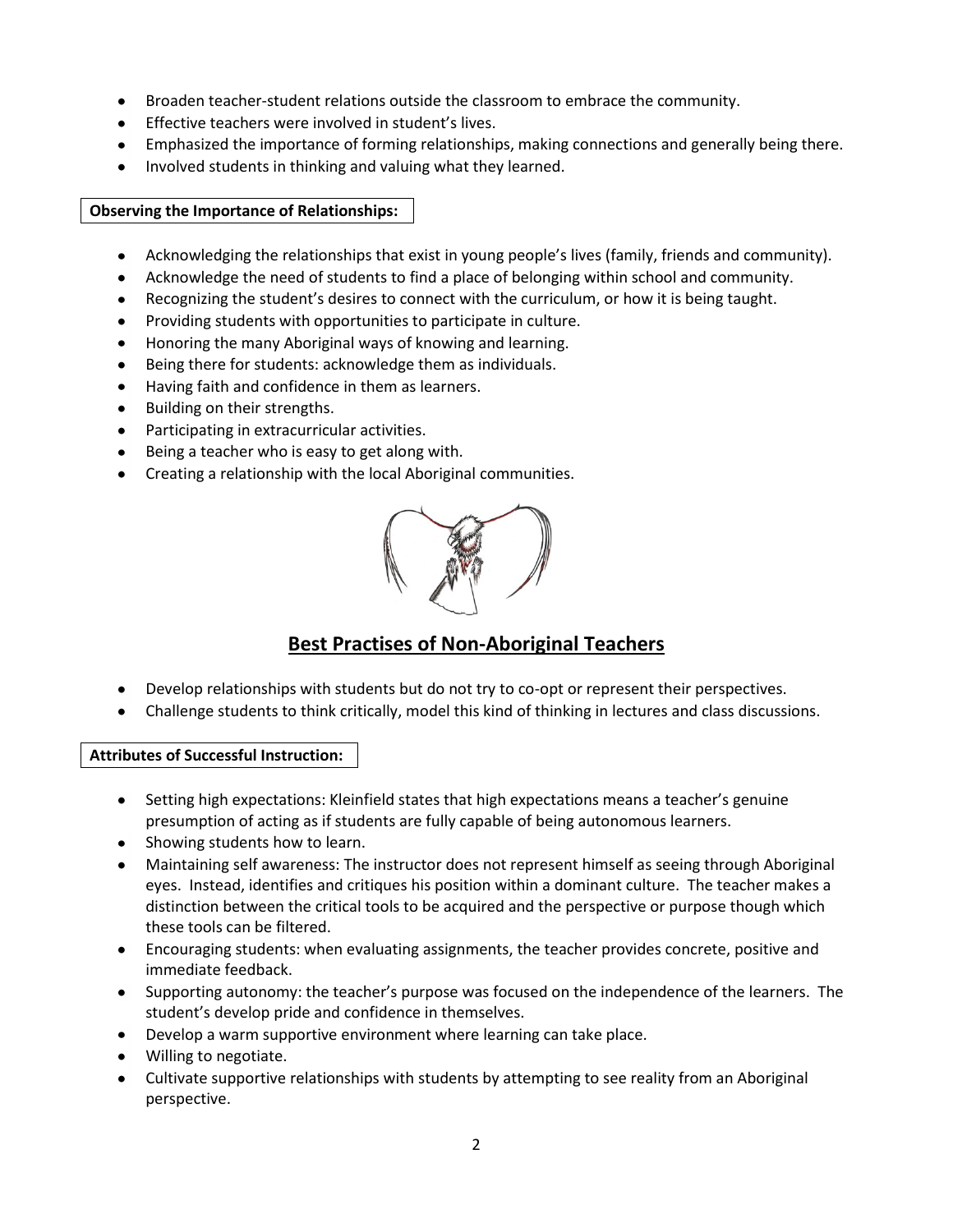#### **Personal Characteristics:**

- No recipe for success in teaching.
- Taking the time to get to know the Aboriginal community.
- Recognizing students for who they are and where they come from.
- Acknowledging students as individuals.
- Knowing when and how to let go.
- Communicating confidence in a student's ability to learn.
- Faith in the student's inherent worth as an individual and as a learner.
- Demonstrate an attitude of respect.
- Enjoy being there.
- Personal attributes: kindness, honest, flexibility and persistence.

## **Understanding Teaching as Living:**

- For Aboriginal educators, teaching is often a political act.
- Teaching models a consciousness and awareness of educators as Aboriginal persons.
- Living the values, belief in forming relationships and modeling the belief in the classroom.
- Non-Aboriginal educators speak about being genuine.
- How we teach will communicate how we choose to live and reflect on our lives.
- David Rattray: Abandon the assumption that living and teaching, private and public are separate.  $\bullet$

## **Showing Respect:**

- Value respect in relationships.
- Establish a classroom of respect, instances of disrespect are directly addressed.
- Model respectful behaviour and interaction.
- Be sensitive to who your students are and where they are coming from.
- Respecting the complexities of Aboriginal identity.
- Accepting where the students are at in relationship to their identity.
- $\bullet$ Respect extends to daily interactions, knowing when to let go and when to show concern.

## **Knowledge:**

- Educators accept as a given that teachers should try to connect curriculum to Aboriginal learners.
- Teachers in this research project stated that teaching critical thinking to Aboriginal students was essential.
- Teachers need to model a questioning stance toward the subject matter by demonstrating their own self knowledge (cultural identity) and an open spirit of inquiry.
- Understand the political nature of knowledge and the political nature of curriculum.
- General or tribal knowledge comes from a particular perspective.
- Knowledge comes from many sources, which includes emotional and spiritual ones.